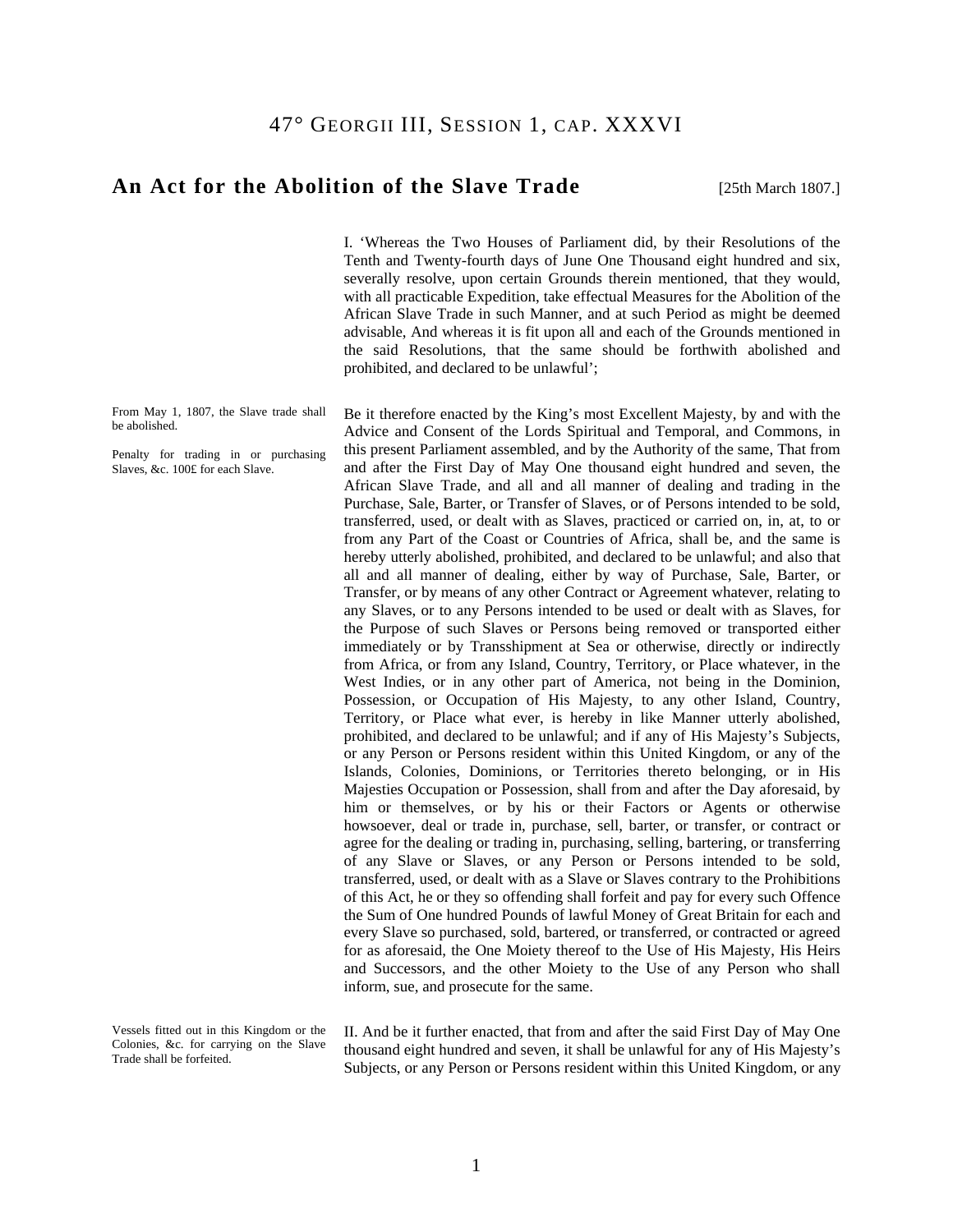of the Islands, Colonies, Dominions, or Territories thereto belonging, or in His Majesty's Possession or Occupation, to fit out, man, or navigate, or to procure to be fitted out, manned, or navigated, or to be concerned in the fitting out, manning, or navigating, or in the procuring to be fitted out, manned, or navigated, any Ship or Vessel for the Purpose of assisting in, or being employed in the carrying on of the African Slave Trade, or in any other the Dealing, Trading, or Concerns hereby prohibited and declared to be unlawful, and every Ship or Vessel which shall, from and after the Day aforesaid, be fitted out, manned, navigated, used, or employed by any such Subject or Subjects, Person or Persons, or on his or their Account, or by his or their Assistance or Procurement for any of the Purposes aforesaid, and by this Act prohibited, together with all her Boats, Guns, Tackle, Apparel, and Furniture, shall become forfeited, and may and shall be seized and prosecuted as hereinafter is mentioned and provided.

III. And be it further enacted, That from and after the said First Day of May, One thousand eight hundred and seven, it shall be unlawful for any of His Majesty's Subjects, or any Person or persons, resident in this United Kingdom, or in any of the Colonies, Territories, or Dominions thereunto belonging or in His Majesty's Possession or Occupation, to carry away or remove, or knowingly and willfully to procure, aid, or assist in the carrying away or removing, as Slaves, or for the purpose of being sold, transferred, used, or dealt with as Slaves, any of the Subjects or Inhabitants of Africa, or any Island, Country, Territory, or Place in the West Indies, or any part of America whatsoever, not being in the Dominion, Possession, or Occupation of his Majesty, either immediately or by Transshipment at Sea or otherwise, directly or indirectly from Africa or from any such Island, Country, Territory, or Place as aforesaid, to any other Island, Country, Territory, or Place whatever, and that it shall also be unlawful for any of His Majesty's Subjects, or any Person or Persons resident in this United Kingdom, or in any of the Colonies, Territories, or Dominions thereunto belonging, or in His Majesty's Possession or Occupation, knowingly and willfully to receive, detain, or confine on board, or to be aiding, assisting, or concerned in the receiving, detaining, or confining on board of any Ship or Vessel whatever, any such Subject or Inhabitant as aforesaid, for the Purpose of his or her being so carried away or removed as aforesaid, or of his or her being sold, transferred used, or dealt with as a Slave, in any Place or Country whatever; and if any Subject or Inhabitant, Subjects or Inhabitants of Africa, or of any Island, Country, Territory, or Place in the West Indies or America, not being in the Dominion, Possession, or Occupation of His Majesty, shall from and after the Day aforesaid, be so unlawfully carried away or removed, detained, confined, transshipped, or received on board of any Ship or Vessel belonging in the Whole or in Part to, or employed by any Subject of His Majesty, or Person residing in His Majesty's Dominions or Colonies, or any Territory belonging to or in the Occupation of His Majesty, for any of the unlawful Purposes aforesaid, contrary to the Force and Effect, true Intent and Meaning of the Prohibitions in this Act contained, every such Ship or Vessel in which any such Person or Persons shall be so unlawfully carried away or removed, detained, confined, transshipped, or received on board for any of the said unlawful Purposes, together with all her Boats, Guns, Tackle, Apparel, and Furniture, shall be forfeited, and all Property or pretended Property in any Slaves or Natives of Africa so unlawfully carried away or removed, detained, confined, transshipped or received on board, shall also be forfeited, and the same respectively shall and may be seized and prosecuted as herein-after is mentioned and provided; and every Subject of His Majesty, or

Persons prohibited from carrying as Slaves Inhabitants of Africa, the West Indies, or America, from one Place to another, or being concerned in receiving them &c.

Vessels employed in such Removal, &c. to be forfeited, as also the Property in the Slaves.

Owners, &c. so employed to forfeit 100£ for each Slave.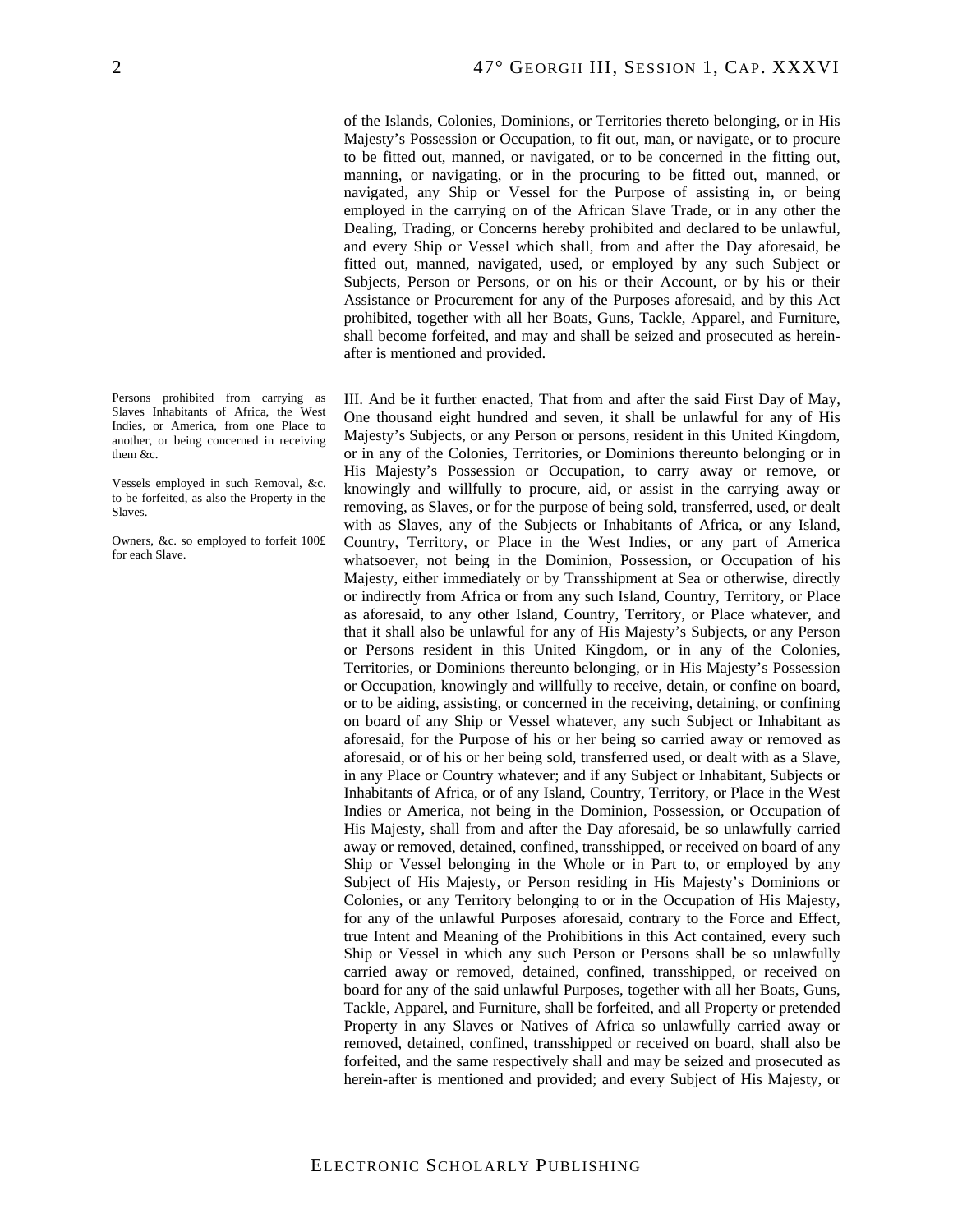Dominions, or Territories thereto belonging, or in His Majesty's Possession or Occupation who shall, as Owner, Part Owner, Freighter or Shipper, Factor or Agent, Captain, Mate, Supercargo, or Surgeon, so unlawfully carry away or remove, detain, confine, transship, or receive on board, or be aiding or assisting in the carrying away, removing, detaining, confining, transshipping, or receiving on board, for any of the unlawful Purposes aforesaid, any such Subject or Inhabitant of Africa, or of any Island, Country, Territory, or Place, not being in the Dominion, Possession, or Occupation of His Majesty, shall forfeit and pay for each and every Slave or Person so unlawful carried away, removed, detained, confined, transshipped, or received on board, the Sum of One hundred Pounds of lawful Money of Great Britain, One Moiety thereof to the Use of His Majesty, and the other Moiety to the Use of any Person who shall inform, sue, and prosecute for the same.

IV. And be it further enacted, That if any Subject or Inhabitant, Subjects or Inhabitants of Africa, or of any Island, Country, Territory, or Place, not being in the Dominion, Possession, or Occupation of His Majesty, who shall, at any Time from and after the Day aforesaid, have been unlawfully carried away or removed from Africa, or from any Island, Country, Territory, or Place, in the West Indies or America, not being in the Dominion, Possession, or Occupation of His Majesty, contrary to any of the Prohibitions or Provisions in this Act contained, shall be imported or brought into any Island, Colony, Plantation, or Territory, in the Dominion, Possession, or Occupation of His Majesty, and there sold or disposed of as a Slave or Slaves, or placed, detained, or kept in a State of Slavery, such Subject or Inhabitant, Subjects or Inhabitants, so unlawfully carried away, or removed and imported, shall and may be seized and prosecuted, as forfeited to His Majesty, by such Person or Persons, in such Courts, and in such Manner and Form, as any Goods or Merchandize unlawfully imported into the same Island, Colony, Plantation, or Territory, may now be seized and prosecuted therein, by virtue of any Act or Acts of Parliament now in force for regulating the Navigation and Trade of his Majesty's Colonies and Plantations, and shall and may, after his or their Condemnation, be disposed of in Manner herein-after mentioned and provided.

V. And be it further enacted, That from and after the said First Day of May One Thousand eight hundred and seven, all Insurances whatsoever to be effected upon or in respect to any of the trading, dealing, carrying, removing, transshipping, or other Transactions by this Act prohibited, shall be also prohibited and declared to be unlawful; and if any of His Majesty's Subject's, or any Person or Persons resident within this United Kingdom, or within any of the Islands, Colonies, Dominions, or Territories thereunto belonging, or in His Majesty's Possession or Occupation, shall knowingly and willfully subscribe, effect, or make, or cause or procure to be subscribed, effected, or made, any such unlawful Insurances or Insurance, he or they shall forfeit and pay for every such Offence the Sum of One hundred Pounds for every such Insurance, and also Treble the Amount paid or agreed to be paid as the Premium of any such Insurance, the One Moiety thereof to the Use of His Majesty, His Heirs and Successors, and the other Moiety to the Use of any Person who shall inform, sue, and prosecute for the same.

VI. Provided always, That nothing herein contained shall extend, or be deemed or construed to extend, to prohibit or render unlawful the dealing or trading in

Subjects of Africa, &c. unlawfully carried away and imported into any British Colony, &c. as Slaves, shall be forfeited to His Majesty.

Insurances on Transactions concerning the Slave Trade not lawful. Penalty 100£ and treble the Amount of the Premium.

Act shall not affect the trading in Slaves, exported from Africa in Vessels cleared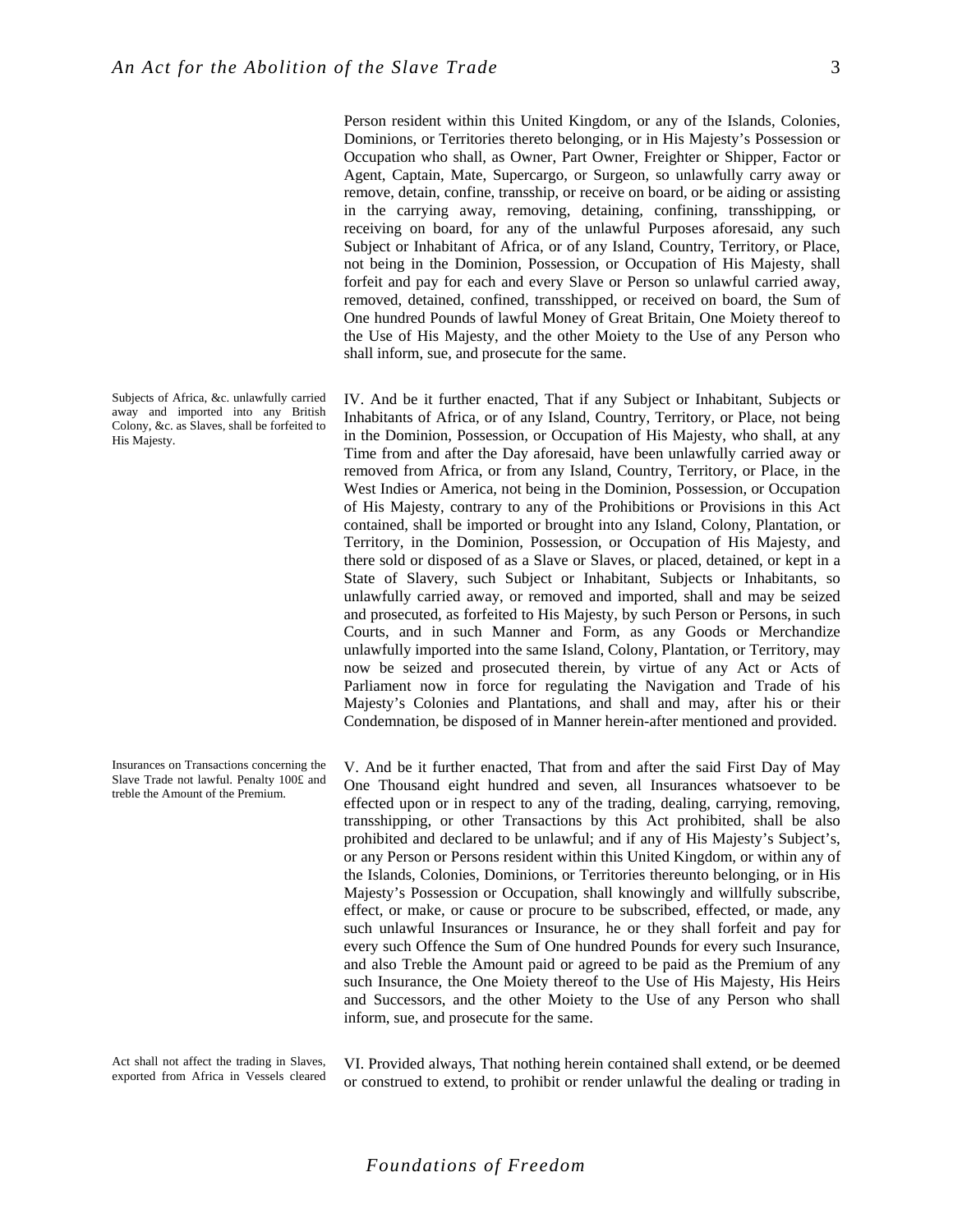out from Great Britain on or before May 1, 1807, and landed in the West Indies by March 1, 1808, &c.

Slaves taken as Prize of War, or seized as Forfeitures, shall be condemned as prize, or forfeited to the King, for the Purpose of putting an End to their Slavery, and may be enlisted &c.

the Purchase, Sale, Barter, or Transfer, or the carrying away or removing for the Purpose of being sold, transferred, used, or dealt with as Slaves, or the detaining or confining for the Purpose of being so carried away or removed, of any Slaves which shall be exported, carried, or removed from Africa, in any Ship or Vessel which, on or before the said First Day of May One thousand eight hundred and seven, shall have been lawfully cleared out from Great Britain according to the Law now in force for regulating the carrying of Slaves from Africa, or to prohibit or render unlawful the manning or navigating any such Ship or Vessel, or to make void any Insurance thereon, so as the Slaves to be carried therein shall be finally landed in the West Indies on or before the First Day of March One thousand eight hundred and eight, unless prevented by Capture, the Loss of the Vessel, by the Appearance of an Enemy upon the Coast, or other unavoidable Necessity, the Proof whereof shall lie upon the Party charged; any Thing herein-before contained to the contrary notwithstanding.

VII. 'And whereas it may happen, That during the present or future Wars, Ships or Vessels may be seized or detained as Prize, on board whereof Slaves or Natives of Africa, carried and detained as Slaves, being the Property of His Majesty's Enemies, or otherwise liable to Condemnation as Prize of War, may be taken or found, and it is necessary to direct in what manner such Slaves or Natives of Africa shall be hereafter treated and disposed of: And whereas it is also necessary to direct and provide for the Treatment and Disposal of any Slaves or Natives of Africa carried, removed, treated or dealt with as Slaves, who shall be unlawfully carried away or removed contrary to the Prohibitions aforesaid, or any of them, and shall be afterwards found on board any Ship or Vessel liable to Seizure under this Act, or any other Act of Parliament made for restraining or prohibiting the African Slave Trade, or shall be elsewhere lawfully seized as forfeited under this or any other such Act of Parliament as aforesaid; and it is expedient to encourage the Captors, Seizors, and Prosecutors thereof;' Be it therefore further enacted, That all Slaves and all Natives of Africa, treated, dealt with, carried, kept, or detained as Slaves which shall at any Time from and after the said First Day of May next be seized or taken as Prize of War, or liable to Forfeiture, under this or any other Act of Parliament made for restraining or prohibiting the African Slave Trade, shall and may, for the Purposes only of Seizure, Prosecution, and Condemnation as Prize or as Forfeitures, be considered, treated, taken, and adjudged as Slaves and Property in the same manner as Negro Slaves have been heretofore considered, treated, taken, and adjudged, when seized as Prize of War, or as forfeited for any Offence against the Laws of Trade and Navigation respectively, but the same shall be condemned as Prize of War, or as forfeited to the sole Use of His Majesty, His Heirs and Successors, for the Purpose only of divesting and bearing all other Property, Right, Title, or Interest whatever, which before existed, or might afterwards be set up or claimed in or to such Slaves or Natives of Africa so seized, prosecuted, and condemned; and the same nevertheless shall in no case be liable to be sold, disposed of, treated or dealt with as Slaves, by or on the Part of His Majesty, His Heirs or Successors, or by or on the Part of any Person or Persons claiming or to claim from, by, or under His Majesty, His Heirs and Successors, or under or by force of any such Sentence or Condemnation: Provided always, that it shall be lawful for His Majesty, His Heirs and Successors, and such Officers, Civil or Military, as shall, by any general or special Order of the King in Council, be from Time to Time appointed and empowered to receive, protect, and provide for such Natives of Africa as shall be so condemned, either to enter and enlist the same,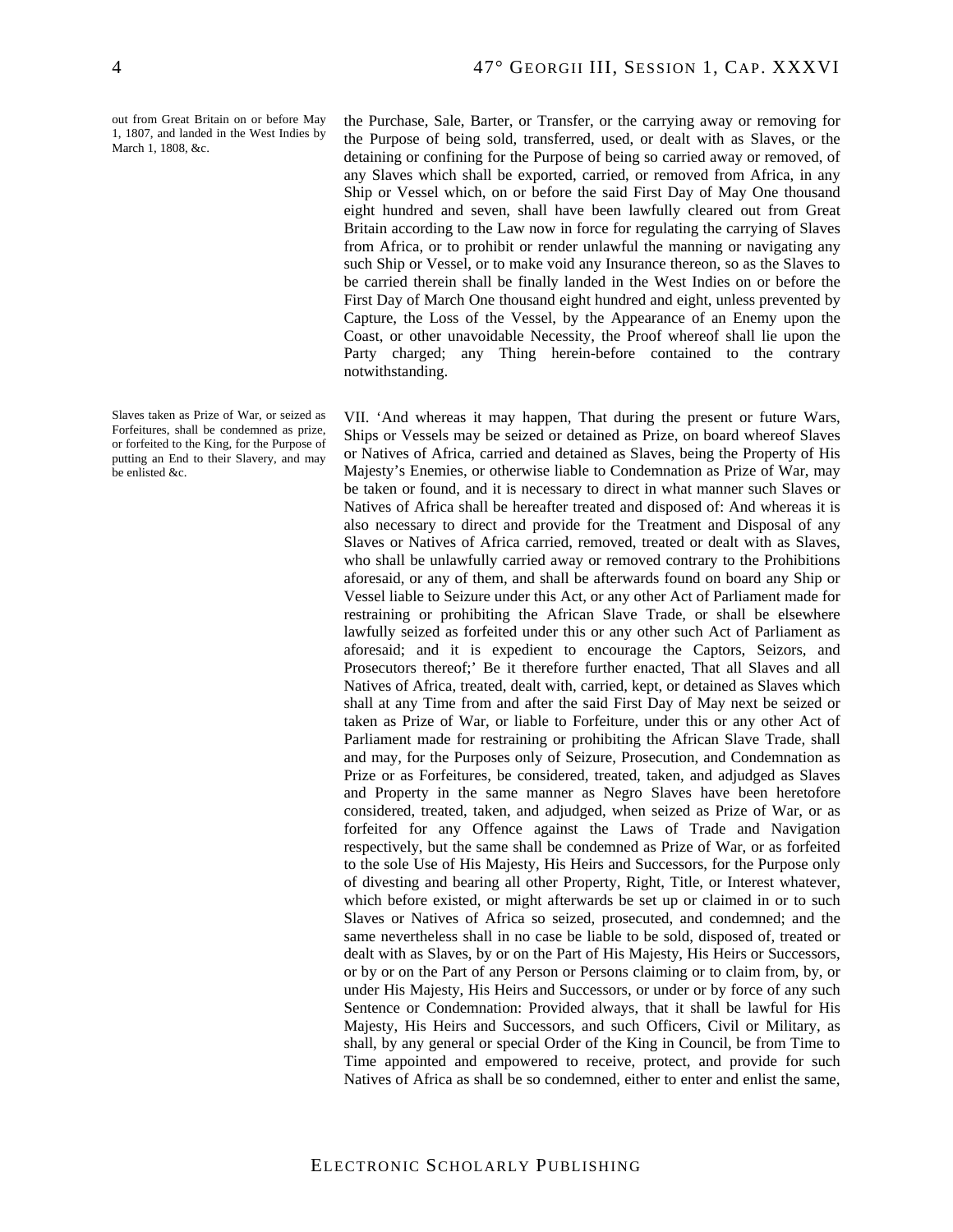or any of them, into His Majesty's Land or Sea Service, as Soldiers, Seamen, or Marines, or to bind the same, or any of them, whether of full Age or not, as Apprentices, for any Term not exceeding Fourteen Years, to such Person or Persons, in such Place or Places, and upon such Terms and Conditions, and subject to such Regulations, as to His Majesty shall seem meet, and shall by any general of special Order of His Majesty in Council be in that Behalf directed and appointed; and any Indenture of Apprenticeship duly made and executed, by any Person or Person to be for the Purpose appointed by any such Order in Council, for any Term not exceeding Fourteen Years, shall be of the same Force and Effect as if the party thereby bound as an Apprentice had himself or herself, when of full Age upon good Consideration, duly executed the same; and every such Native of Africa who shall be so enlisted or entered as aforesaid into any of His Majesty's Land or Sea Forces as a Soldier, Seaman, or Marine, shall be considered, treated, and dealt with in all Respects as if he had voluntarily so enlisted or entered himself.

VIII. Provided also, and be it further enacted, That where any Slaves or Natives of Africa, taken as Prize of War by any of His Majesty's Ships of War, or Privateers duly commissioned, shall be finally condemned as such to His Majesty's Use as aforesaid, there shall be paid to the Captors thereof by the Treasurer of His Majesty's Navy, in like Manner as the Bounty called Head Money is now paid by virtue of an Act of Parliament, made in the Forty-fifth Year of His Majesty's Reign, intituled, An Act for the Encouragement of Seamen, and for the better and more effectually manning His Majesty's Navy during the present War, such Bounty as His Majesty, His Heirs and Successors, shall have directed by any Order in Council, so as the same shall not exceed the Sum of Forty Pounds lawful Money of Great Britain for every Man, or Thirty Pounds of like Money for every Woman, or Ten Pounds of like Money for every Child or Person not above Fourteen Years old, that shall be so taken and condemned, and shall be delivered over in good Health to the proper Officer or Officers, Civil or Military, so appointed as aforesaid to receive, protect, and provide for the same; which Bounties shall be divided amongst the Officers, Seamen, Marines, and Soldiers on Board His Majesty's Ships of War, or hired armed Ships, in Manner, Form, and Proportion, as by His Majesty's Proclamation for granting the Distribution of Prizes already issued, or to be issued for the Purpose is or shall be directed and appointed, and amongst the Owners, Officers, and Seamen of any private Ship or Vessel of War, in such Manner and Proportion as, by an Agreement in Writing that they shall have entered into for that Purpose, shall be directed.

Certificates to entitle to Bounty. IX. Provided always, and be it further enacted, That in order to entitle the Captors to receive the said Bounty Money, the Numbers of Men, Women, and Children, so taken, condemned, and delivered over, shall be proved to the Commissioners of His Majesty's Navy, by producing, instead of the Oaths and Certificates prescribed by the said Act as to Head Money, a Copy, duly certified, of the Sentence or Decree of Condemnation, whereby the Numbers of Men, Women, and Children, so taken and condemned, shall appear to have been distinctly proved; and also, by producing a Certificate under the Hand of the said Officer or Officers, Military or Civil, so appointed as aforesaid, and to whom the same shall have been delivered, acknowledging that he or they hath or have received the same, to be disposed of according to His Majesty's Instructions and Regulations as aforesaid.

Certain Bounties shall be paid for such Slaves to the Captors as Head Money is paid under 45 G.3. c.72. § 5.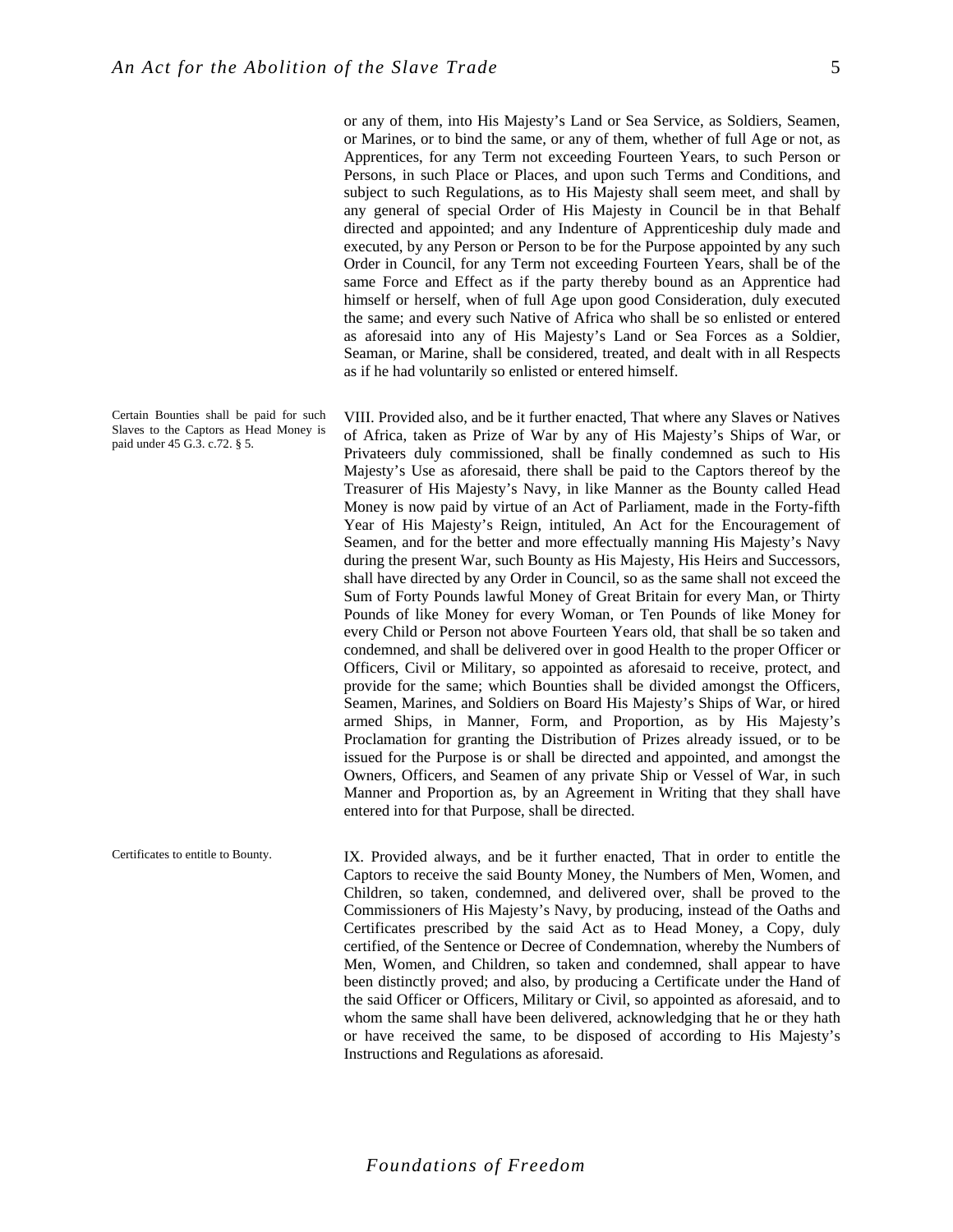Claim to Bounty shall be determined by the Judge of Admiralty.

On Condemnation of Forfeitures of Slaves for Offences against this Act, these shall be paid to the Prosecutor 13£ for a Man, 10£ for a Woman, and 3£ for a Child &c.

X. Provided also, and be it further enacted, That in any Cases in which Doubts shall arise whether the party or parties claiming such Bounty Money is or are entitled thereto, the same shall be summarily determined by the Judge of the High Court of Admiralty, or by the Judge of any Court of Admiralty in which the Prize shall have been adjudged, subject nevertheless to an Appeal to the Lord Commissioners of Appeals in Prize Causes.

XI. Provided also, and be it further enacted, That on the Condemnation to the Use of his Majesty, His Heirs and Successors, in Manner aforesaid, of any Slaves or Natives of Africa, seized and prosecuted as forfeited for any Offence against this Act, or any other Act of Parliament made for the restraining or prohibiting the African Slave Trade (except in the Case of Seizures made at Sea by the Commanders or Officers of His Majesty's Ships or Vessels or War) there shall be paid to and to the Use of the Person who shall have sued, informed, and prosecuted the same to Condemnation, the Sums of Thirteen Pounds lawful Money aforesaid for every Man, of Ten Pounds like Money for every Woman, and of Three Pounds like Money for every Child or person under the Age of Fourteen Years, that shall be so condemned and delivered over in good Health to the said Civil or Military Officer so to be appointed to receive, protect, and provide for the same, and also the like Sums to and to the Use of the Governor or Commander in Chief of any Colony or Plantation wherein such Seizure shall have been made; but in Cases of any such Seizures made at Sea by the Commanders or Officers of His Majesty's Ships or Vessels of War, for Forfeiture under this Act, or any other Act of Parliament made for the restraining or prohibiting the African Slave Trade, there shall be paid to the Commander of Officer who shall so seize, inform, and prosecute for every man so condemned and delivered over, the Sum of Twenty Pounds like Money, for every Woman the Sum of Fifteen Pounds like Money, and for every Child or person under the Age of Fourteen Years the Sum of Five Pounds like Money, subject nevertheless to such Distribution of the said Bounties or Rewards for the said Seizures made at Sea as His Majesty, His Heirs and Successors, shall think fit to order and direct by any other Order of Council made for that Purpose; for all which Payments so to be made as Bounties or Rewards upon Seizures and Prosecutions for Offences against this Act, or any other Act of Parliament made for restraining the African Slave Trade, the Officer or Officers, Civil or Military, so to be appointed as aforesaid to receive, protect, and provide for such Slaves or Natives of Africa so to be condemned and delivered over, shall, after the Condemnation and Receipt thereof as aforesaid, grant Certificates in favour of the Governor and Party seizing, informing, and prosecuting as aforesaid respectively, or the latter alone (as the Case may be) addressed to the Lords Commissioners of his Majesty's Treasury; who, upon the Production to them of any such Certificate, and of an authentic Copy, duly certified, of the Sentence of Condemnation of the said Slaves or Africans to His Majesty's Use as aforesaid, and also of a Receipt under the Hand of such Officer or Officers so appointed as aforesaid, specifying that such Slaves or Africans have by him or them been received in good Health as aforesaid, shall direct Payment to be made from and out of the Consolidated Fund of Great Britain of the Amount of the Monies specified in such Certificate, to the lawful Holders of the same, or the Persons entitled to the Benefit thereof respectively.

Counterfeiting Certificates Felony without

Counterfeiting Certificates Felony without XII. And be it further enacted, That if any Person shall willfully and Clergy. fraudulently forge or counterfeit any such Certificate, Copy of Sentence of Condemnation, or Receipt as aforesaid, or any Part thereof, or shall knowingly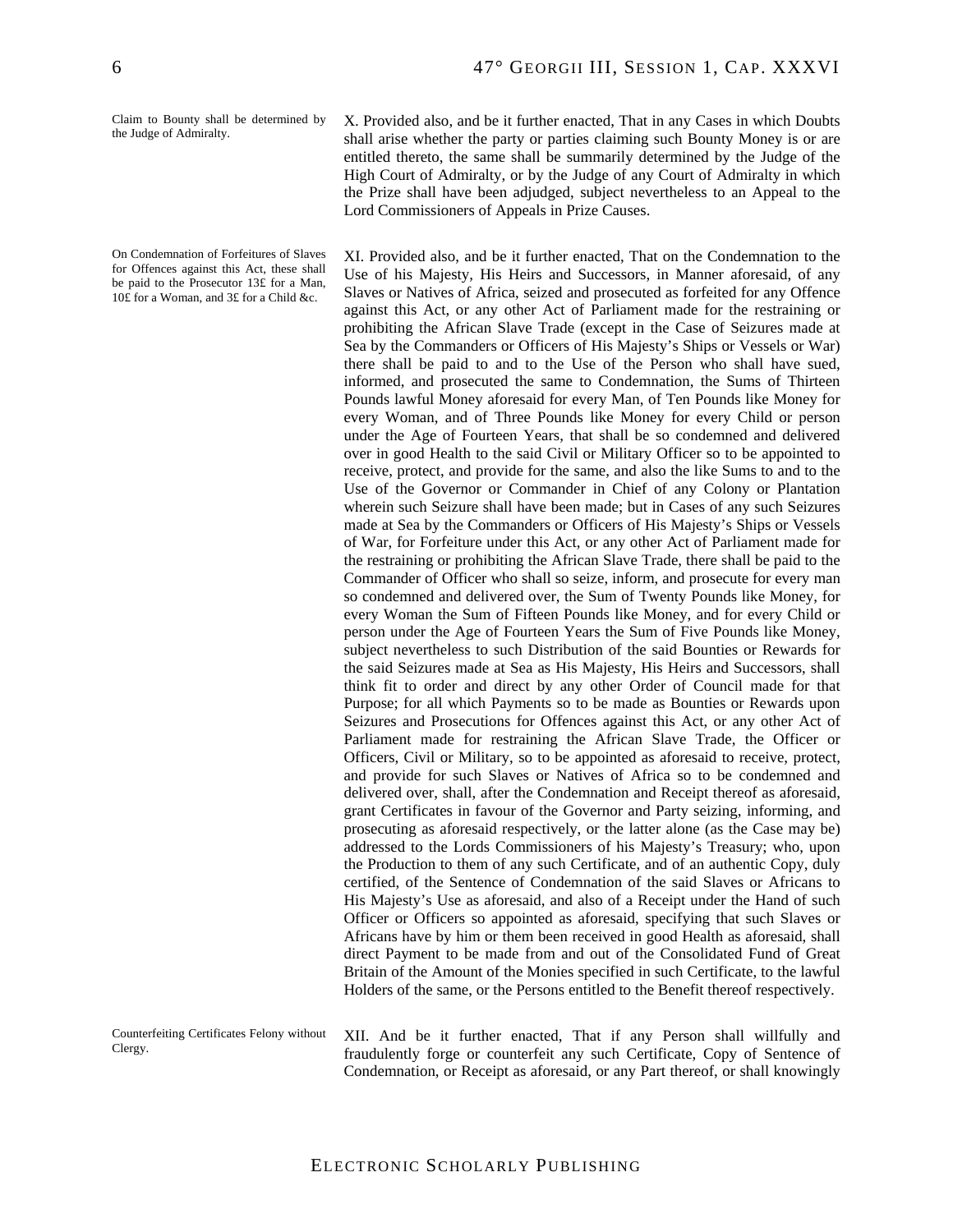and willfully utter or publish the same, knowing it to he forged or counterfeited, with Intent to defraud His Majesty, His Heirs and Successors, or any other Person or Persons whatever, the Party so offending shall, on Conviction, suffer Death as in Cases of Felony, without Benefit of Clergy.

XIII. And be it further enacted, That the several Pecuniary Penalties or Forfeitures imposed and inflicted by this Act, shall and may be sued for, prosecuted, and recovered in any Court of Record in Great Britain, or in any Court of Record or Vice Admiralty in any Part of His Majesty's Dominions wherein the Offence was committed, or where the Offender may be found after the Commission of such Offence; and that in all Cases of Seizure of any Ships, Vessels, Slaves or pretended Slaves, Goods or Effects, for any Forfeiture under this Act, the same shall and may respectively be sued for; prosecuted and recovered in any Court of Record in Great Britain or in any Court of Record or Vice Admiralty in any Part of His Majesty's Dominions in or nearest to which such Seizures may be made, or to which such Ships or Vessels, Slaves or pretended Slaves, Goods or Effects (if seized at Sea or without the Limits of any British Jurisdiction) may most conveniently be carried for Trial, and all the said Penalties and Forfeitures, whether pecuniary or specific (unless where it is expressly otherwise provided for by this Act) shall go and belong to such Person and Persons in such Shares and Proportions, and shall and may be sued for and prosecuted, tried, recovered, distributed, and applied in such and the like Manner and by the same Ways and Means, and subject to the same Rules and Directions, as any Penalties or Forfeitures incurred in Great Britain, and in the British Colonies or Plantations in America respectively, by force of any Act of Parliament relating to the Trade and Revenues of the said British Colonies or Plantations in America, now go and belong to, and may now be sued for, prosecuted, tried, recovered, distributed and applied respectively in Great Britain or in the said Colonies or Plantations respectively, under and by virtue of a certain Act of Parliament made in the Fourth Year of His present Majesty, intituled: An Act for granting certain Duties in the British Colonies and Plantations in America, for continuing, amending, and making perpetual an Act passed in the Sixth Year of the Reign of His late Majesty, King George the Second, intituled: 'an Act for the better securing and encouraging the Trade of His Majesty's Sugar Colonies in America; for applying the Produce of such Duties to arise by virtue of the said Act towards defraying the Expences of defending, protecting, and securing the said Colonies and Plantations; for explaining an Act made in the Twenty-fifth Year of the Reign of King Charles the Second, intituled: "An Act for the Encouragement of the Greenland and Eastland Trades, and for the better securing the Plantation trade, and for altering and disallowing several Drawbacks on Exports from this Kingdom, and more effectively preventing the clandestine Conveyance of Goods to and from the said Colonies and Plantations, and improving and securing the Trade between the same and Great Britain."'

Seizures may be made by Officers of Seizures may be made by Officers of XIV. And be it further enacted, That all Ships and Vessels, Slaves or Natives Customs or Excise, or Navy. of Africa, carried, conveyed, or dealt with as Slaves, and all other Goods and Effects that shall or may become forfeited for any Offence committed against this Act, shall and may be seized by any Officer of His Majesty's Customs or Excise, or by the Commanders or Officers of any of His Majesty's Ships or Vessels of War, who, in making and prosecuting any such Seizures, shall have the Benefit of all the Provisions made by the said Act of the Fourth Year of His present Majesty, or any other Act of Parliament made for the Protection of

Recovery and Application of Penalties and Forfeitures.

4 G.3. C15.